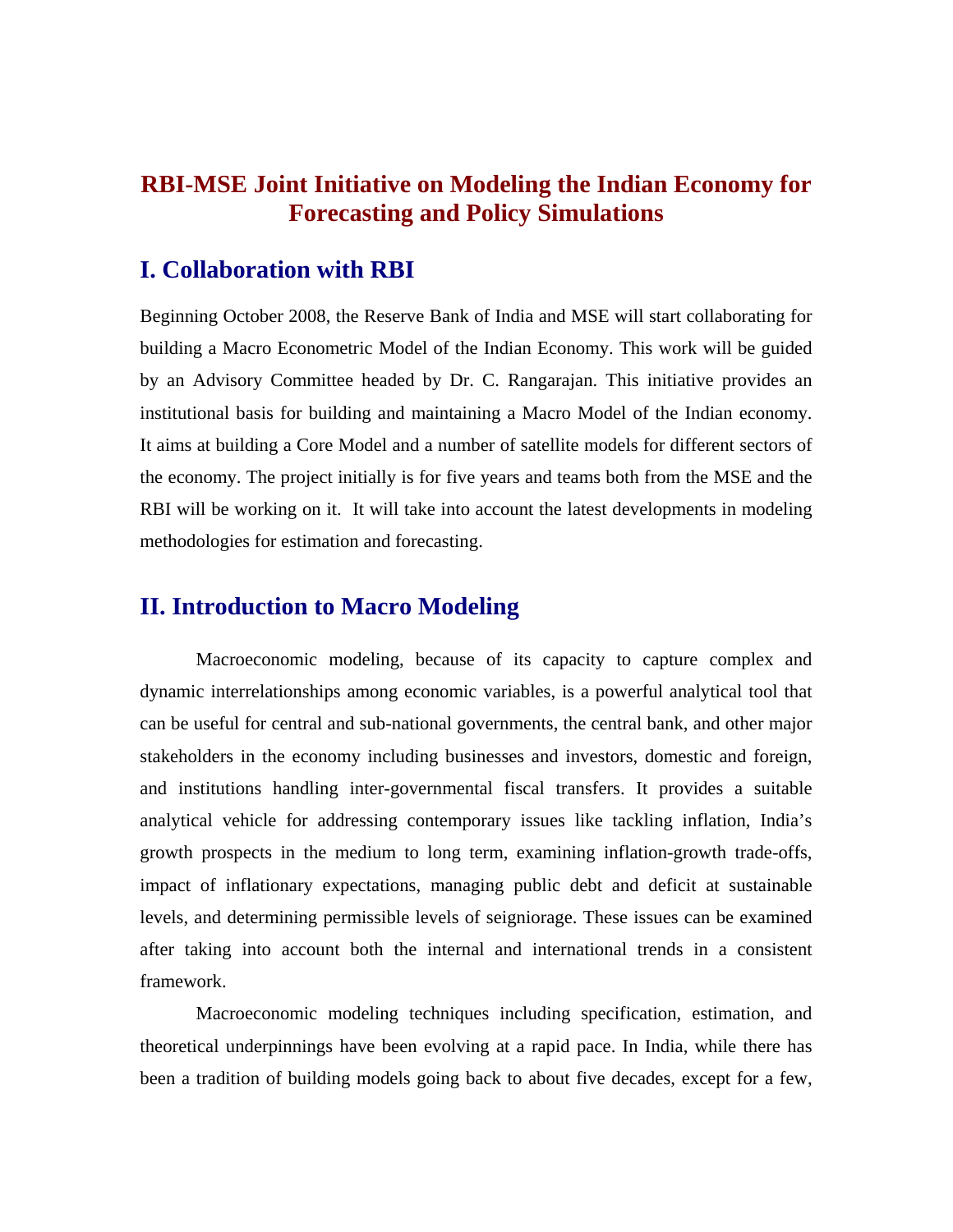these models have remained one-time exercises. With some exceptions, macro modeling has not been undertaken at the level of institutions as on-going exercises. The evaluation of forecasts has also not been undertaken on a regular basis.

In the western world, the initial wave of constructing large macro econometric models in the sixties and seventies was followed, in the eighties and nineties, with disenchantment with these due to poor forecasting performance and usability for policy formulation following the Lucas (1976) critique. More recently, with the emergence of powerful non-structural methods of forecasting including time series and vector autoregression (VAR) models and new strategies for constructing structural models moving away from the 'system-of-equations' (SOE) approach to micro foundations and modeling approaches like dynamic stochastic general equilibrium (DSGE) modeling, Vector error correction models (VECM) and structural cointegrating VAR models, there is now a resurgence of modeling for forecasting and policy analysis.

## **III. Macro Modeling: Recent Theoretical Perspectives**

#### **a. Structural Macroeconomic Models**

Structural macro modeling can be traced back to the pioneering work of Tinbergen and Klein and subsequent work at the Cowles Commission. Keynesian macroeconomic forecasting models, based on income-expenditure systems, a set of stochastic behavioral and/or technological equations complemented by suitable identities, enjoyed a golden age in the 1950s and 1960s. During these years, these macro economic models (MEMs) progressively grew in size and sophistication of estimation. Some of the important examples of such large scale structural MEMs are Federal Reserve Board's Models, Fair's model of the US economy, Murphy's Model of the Australian economy (1988, 1992), London Business School Model (LBS), National Institute of Economic and Social Research (NIESR), and HM Treasury (HMT) models of the UK economy.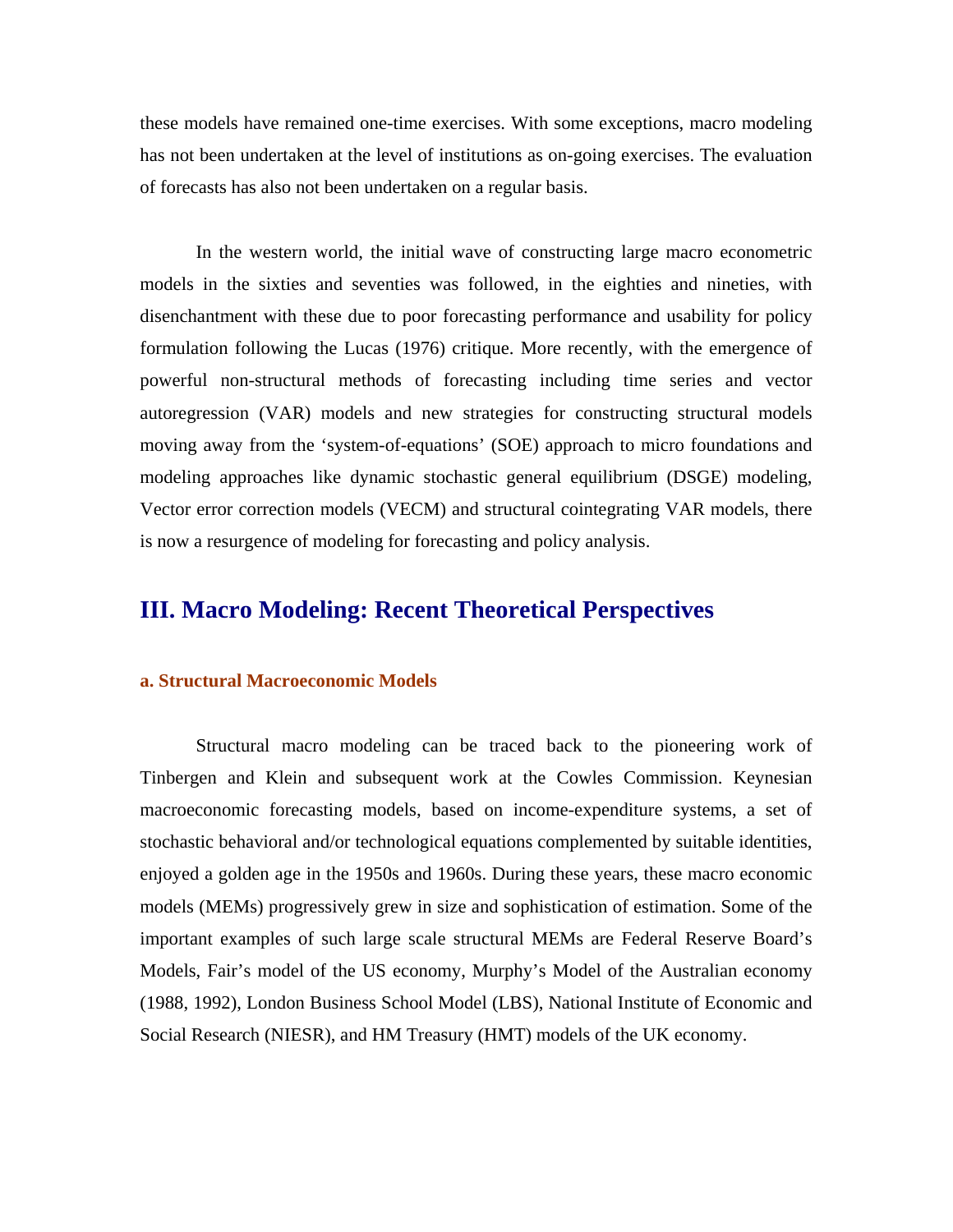The popularity and usability of structural large scale MEMs waned during the 1970 and 1980s. Part of this decline was due to growing dissatisfaction with the Keynesian theoretical underpinnings of these models, including poor micro foundations and inadequate expectational specifications. Partly, the disenchantment arose due to their poor forecasting performance where small non-structural models like VAR routinely gave superior forecasting performance. Many predictive failures were due to structural changes and regimes shifts. Four important methodological critiques are worth noting, as discussed below.

First, following the Lucas (1976) critique, also known as the policy irrelevance doctrine, the usability of MEMs as a guide to policy formulation was seriously questioned. Most models were built on the assumption of a given structure and stability of parameters. In so far as economic agents were able to revise their expectations based on information including the model forecasts, and adjusted their behavior accordingly, leading to changes in model parameters, model forecasts were belied as a logical outcome of their own predictions. While the Lucas critique is theoretically appealing, its empirical relevance has since been questioned (see, for example, Eriksson and Irons, 1994 and Fair, 2004) and the results on its importance at best give mixed evidence (VanBergeijk and Marc Berk, 2001). The Lucas critique remains a milestone in macro modeling literature and more and more models have started incorporating adequate mechanisms for forming expectations including rational expectations.

Secondly, Sims (1980) raised serious doubts about the traditional modeling of behavioral relations, which had been based on extremely restrictive assumptions. Sims called these as 'incredible' restrictions on the short-term dynamics of the model. Sims' alternative modeling strategy led to the Vector Auto Regression (VAR) models. While VAR models usually produce unconditional forecasts that might outperform, under certain conditions, forecasts generated from large macro economic models or other univariate models, their usability for policy analysis is limited.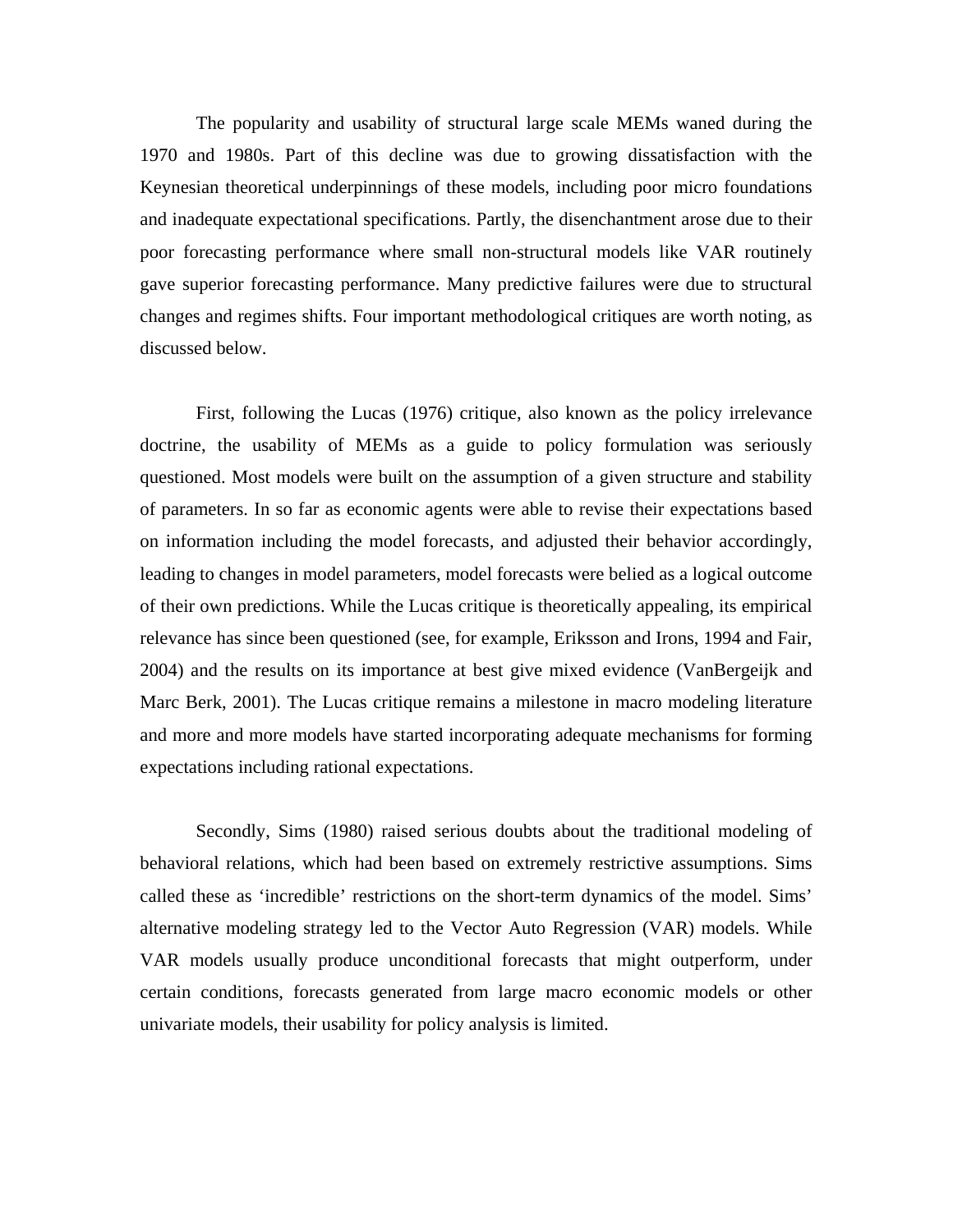Thirdly, greater attention was paid to the treatment of non-stationarity in macro variables. This led to modeling techniques involving cointegration and provided a framework for model dynamics to evolve around long term equilibrium relationships. This new emphasis particularly followed from the work of Nelson and Plosser (1982) who showed that many important macroeconomic variables in the US economy contained unit roots. Some of the pioneering work regarding cointegration and error correction models came from Engle and Granger (1987).

Finally, large econometric models also suffered from what is known as the 'curse of dimensionality'. By including too many variables, often accidental or irrelevant data features are embodied into the model. The chances of including features that are not likely to remain similar to the sample period increase, and errors multiply due to crossequation linkages. Further, parameter estimates may be poorly determined due to large number of variables and high probability of correlation. Clements and Hendry (1995) observe: ".. parameter estimates may be poorly determined in-sample due to the sheer number of variables, perhaps exacerbated by the high degree of collinearity manifest in the levels of integrated data." As such parsimony is considered a desirable feature of macro modeling. It is worth recognizing, however, that one of the foremost experts on macro modeling, namely, Klein, continues to put faith in large size models arguing (e.g., Klein,1999) that small models cannot capture the complex nature of an economy and that this may lead to misleading policy conclusions.

One response to the criticism of the Keynesian system-of-equations approach was to incorporate rational expectations in the econometric models. Notable efforts of this genre were by Fair (1984, 1994) and Taylor (1993) who also undertook rigorous assessment of the model fit and forecast performance. Models in the Fair-Taylor mould are now in use at a number of leading policy organizations (see, e.g. Diebold,1998).

In spite of their failures, these large models left a rich analytical, methodological, and empirical legacy. They spurred the development of powerful identification and estimation theory, computational and simulation techniques. As observed by Clements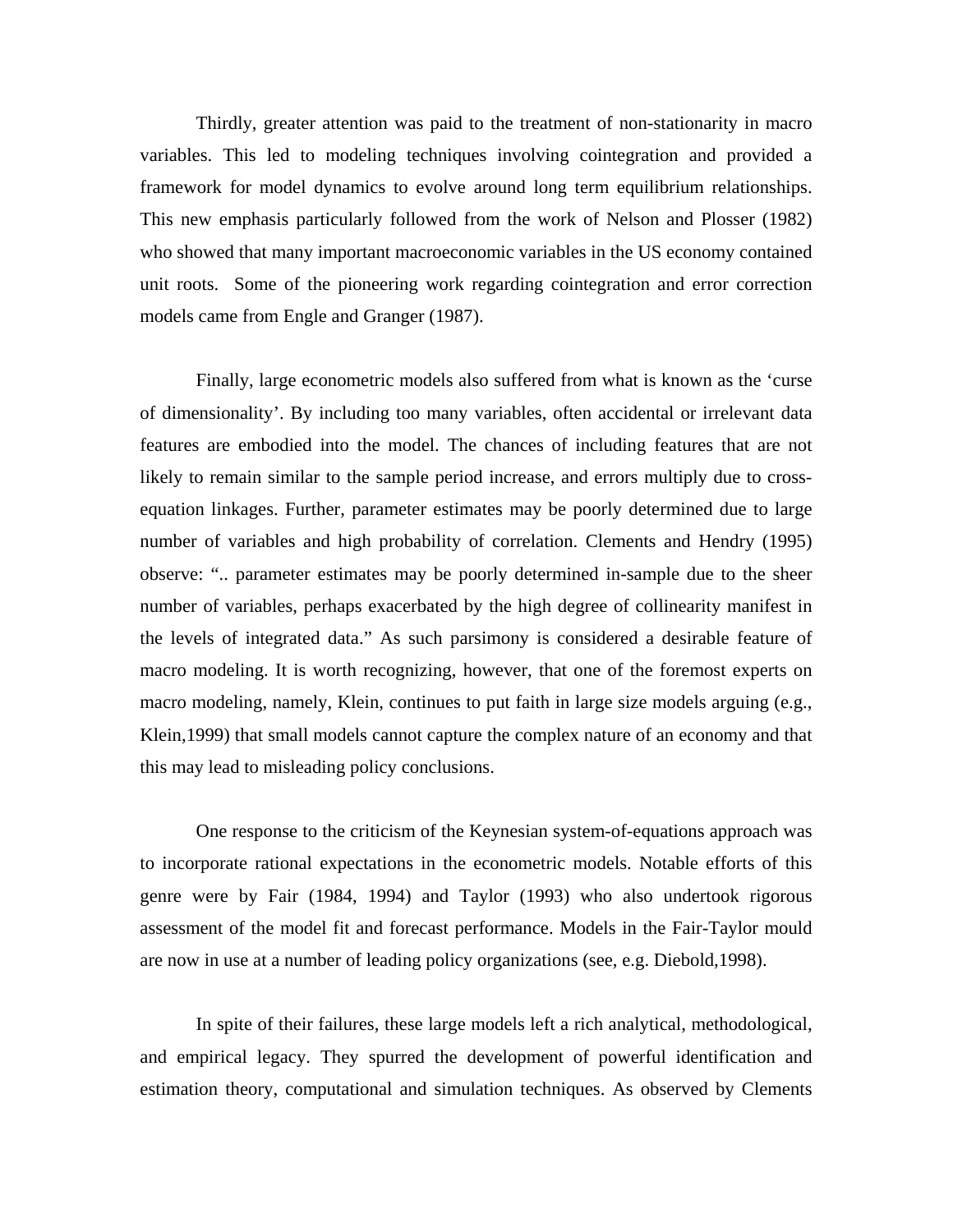and Hendry (1995): " Formal econometric systems of national economies fulfil many useful roles others than just being devices for generating forecasts; for example, such models consolidate existing empirical and theoretical knowledge of how economies function, provide a framework for a progressive research strategy, and help explain their own failures".

One outcome of the critique was the recognition for the need for separating models that could be used for unconditional forecasting vis-à-vis others that can be used for policy analysis. Clements and Hendry (1995) suggest that it is useful to distinguish between characteristics of models that are to be used for forecasting alone as compared to those that may be used for policy analysis. In the case of forecasting, parsimony may help by excluding those relations that are not likely to persist in the forecast period. Sometimes models focused on forecasting exclude long-term relations that may be crucial for policy formulation. The *ex-ante* desirability of any policy depends on its effects and on the baseline forecasts prior to its implementation. The timing of important policy changes can be improved by using such models. Stringent conditions must be satisfied to support policy analysis based on econometric models. First, it should be possible to specify the policy change in the model and policy variable should be 'super exogenous' in the terminology of Engle and Hendry (1993). In the case of weak exogeneity, the Lucas critique may yet apply if the expectation of policy change changes the behavior of the economic agents. In such cases, the effect of anticipated changes should also be modeled.

#### **b. Non-structural Forecasting Models**

Among models devoted entirely to forecasting, the tradition of using nonstructural models, which had roots in works of Slutsky (1927) and Yule (1927) pre-dating Keynes, underwent a strong reemergence in recent times. Slutsky and Yule had argued that simple linear difference equations, driven by purely random stochastic shocks, provide a powerful tool for forecasting economic and financial time series. While autoregressive processes modeled current value of a variable as weighted average of its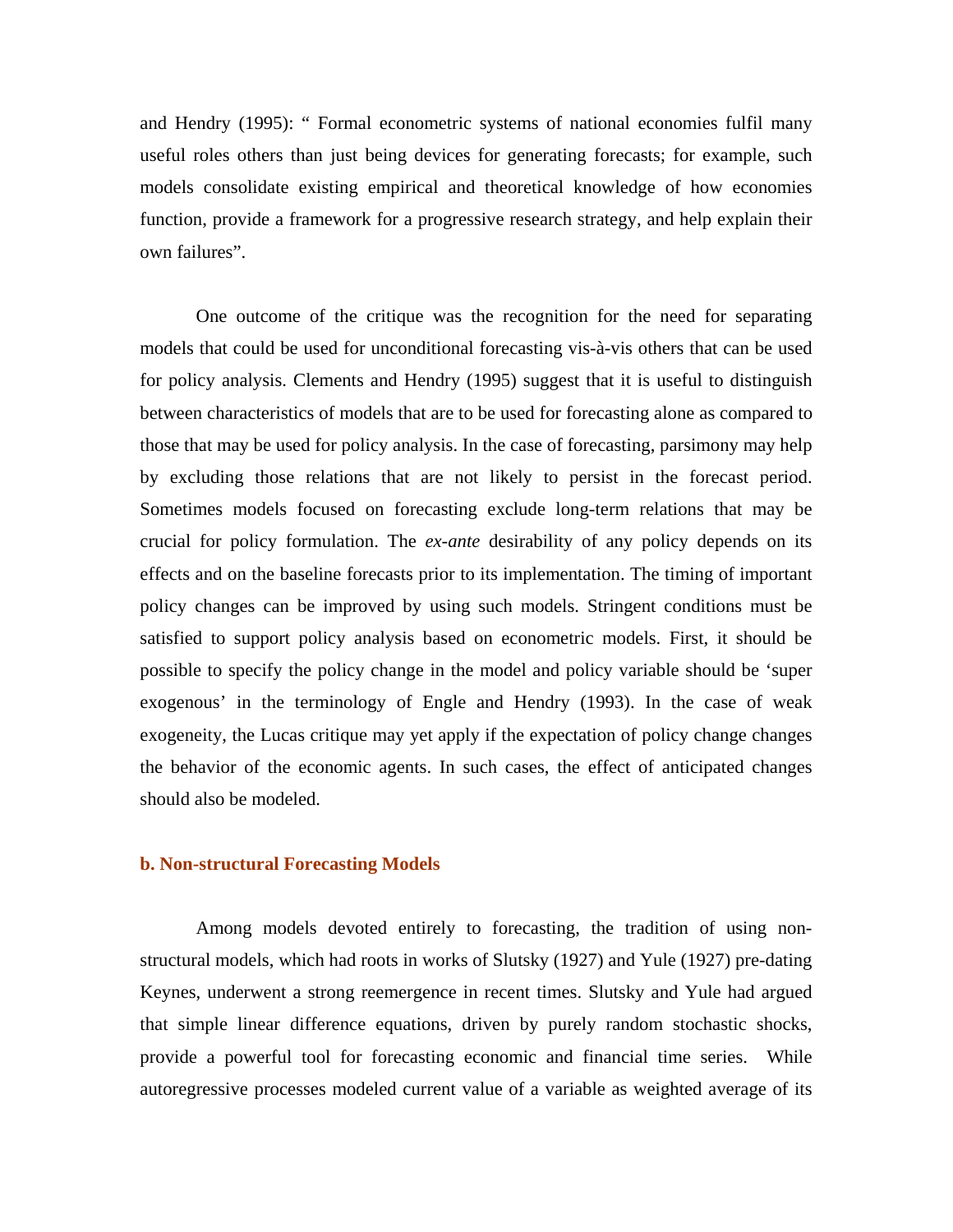own past values plus a random shock, Slutsky and Yule also studied moving average processes where the current value could be expressed as weighted average of current and lagged random shocks only. In more recent times, work on autoregressive moving average (ARMA) and autoregressive integrated moving average (ARIMA) modeling developed at a rapid pace with the pioneering work of Box and Jenkins (1970). Although Box-Jenkins framework dealt primarily with univariate modeling, many extensions of the Box-Jenkins models involved multi-variate modeling and notably Sims advocated the use of Vector Autoregression (VAR) models as a less restrictive alternative to structural econometric modeling. Sims (1972) had argued that the division of variable into endogenous and exogenous variables, as done in the structural models, was arbitrary and VAR models could avoid that by treating all variables as endogenous. In the VAR model, cross variable effects are automatically included as each variable is regressed on its own lagged value and lagged values of all other variables. It is straightforward to estimate VAR systems as one equation at a time as estimation using OLS has been established to be efficient. These models can be taken as unrestricted reduced-form models. More recent variants allow for symmetric and asymmetric variants. Bayesian VAR models allow for prior restrictions.

Non-structural models have been used as a powerful tool for forecasting. These are also convenient, as no independently predicted values of exogenous variables are needed to generate forecasts as in the case of structural models. However, as these models produce unconditional forecasts, these are not directly useful for policy analysis.

### **IV. Modeling the Indian Economy**

Macro econometric modeling of the Indian economy started in late 1950's but underwent extensive growth since 1960's. Extensive surveys of the model building endeavor in India have been undertaken from time to time. Some examples are Bhaduri (1982), Chakrabarty (1987), Jadhav (1990), Krishna, Krishnamurty, Pandit, and Sharma (1991), and Pandit (1999). Two recent papers are: Pandit (2001) and Krishnamurty (2002). In a recent review of macroeconometric models for India, Krishnamurty (2002) divides these models into five generations covering almost a period of five decades. In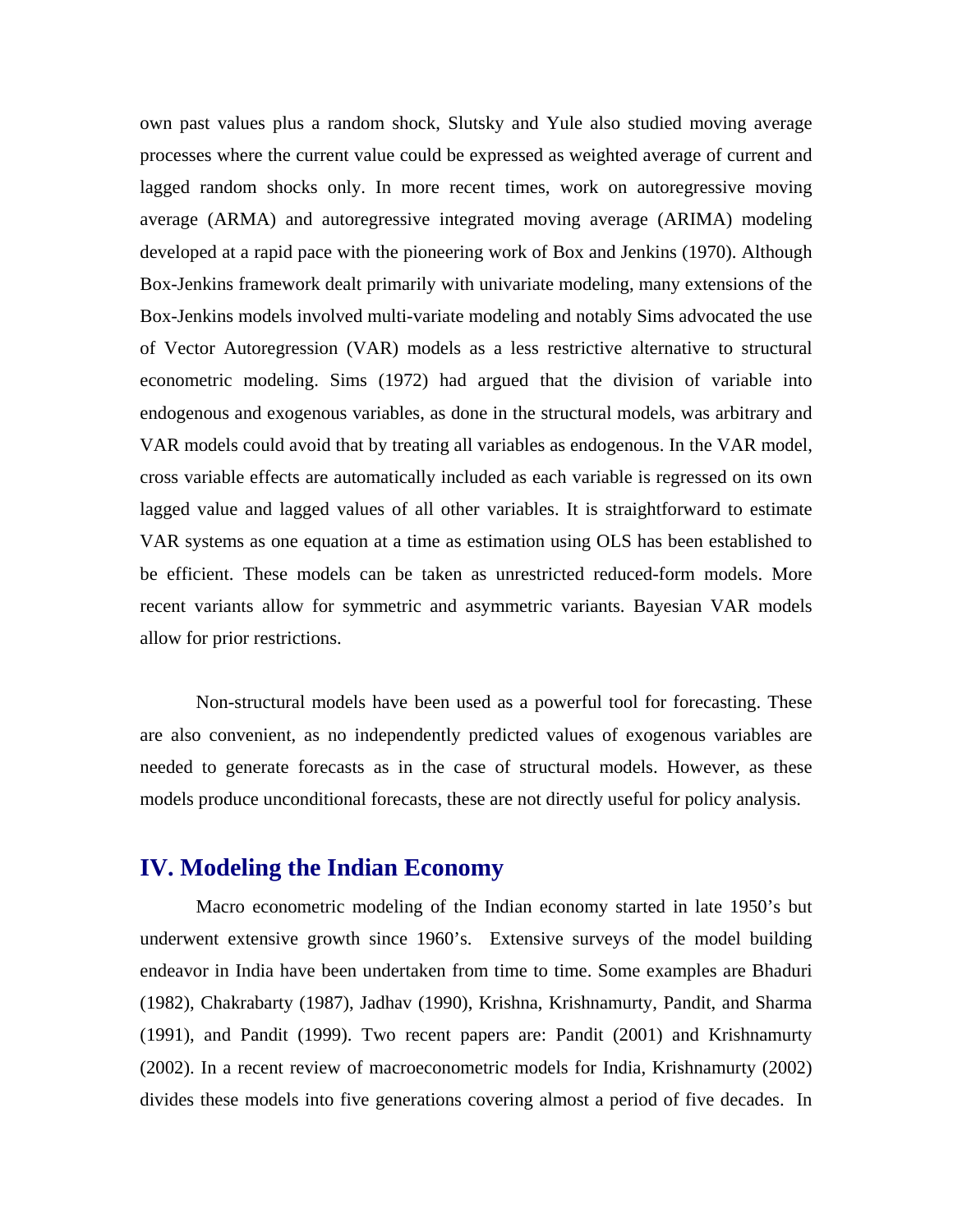spite of this rich heritage of macroeconomic modeling, most of these remain structural models in the Keynesian tradition and therefore subject to almost all the criticisms of the structural models that we have reviewed so far. Two of the prominent international efforts at modeling the global economy through joining individual country models, namely Project LINK and Fair's multi-country model, both include a country model of the Indian economy.

In appreciation of the model building effort in India, one might recognize that many of these came from individual efforts rather than having any institutional support. In the initial years, there were also major data problems. No meaningful quarterly or sub annual series were available except for a few sectors. Even in the case of annual data, there were periodic reviews of the base year and estimation methodology making comparability extremely difficult. Many of the earlier models were therefore estimated on the basis of extremely small samples with data covering a period of 20 to 30 years. Modeling of the Indian economy has been particularly difficult because of structural changes. Most models had assumed stable parameter values and therefore it was quite difficult for them to capture structural changes except by some ad hoc adjustments.

A large number of models covering the period at least until the eighties were based on estimates where proper testing of unit roots and stationarity of series was not done. Many of those models therefore had a weak estimation basis. Even now, very few structural models have been specified and estimated using co-integration and error correction mechanisms. The value of the long tradition of model building in India, however, lies in having provided a rich understanding of sectoral and inter-sectoral features of the economy. Some of the data constraints are now less restrictive with many important macro time series stretching over 50 years or more. Most models that incorporate policy analysis also became methodologically dated because of inadequate specifications of the impact of expectations regarding policy changes on parameter values

In examining fiscal and monetary policy issues, some of the first models that recognized issues relating to government debt and its accumulation through fiscal deficit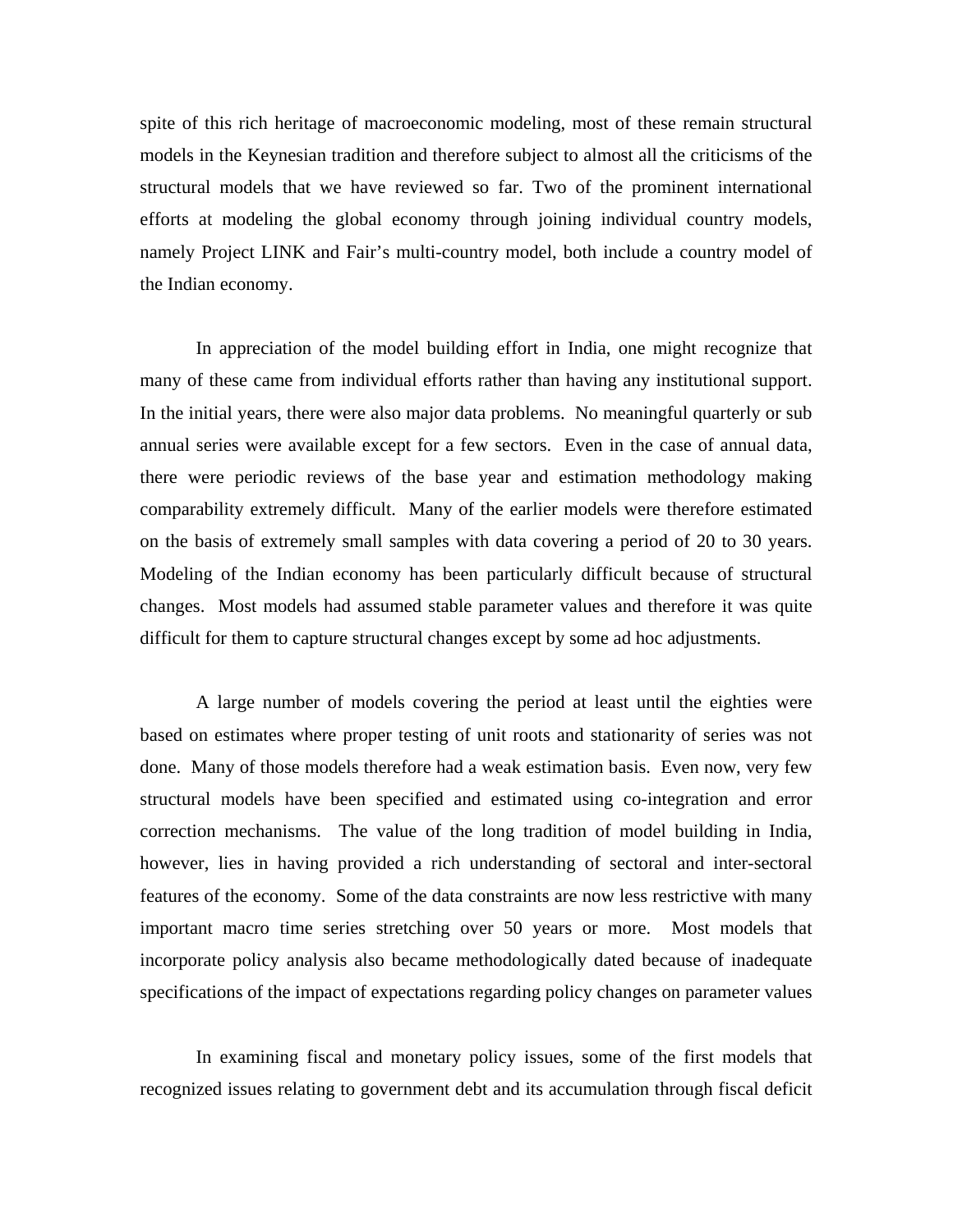were Srivastava (1981) and Rangarajan, Basu and Jhadav (1989, 1994). These models recognized the importance of the government budget constraint and the differential impact of financing government fiscal deficit that is monetized or based on borrowing from domestic markets or external sources. In fact, Rangarajan et al were the first to explicitly discuss the issue of debt sustainability and the importance of fiscal and primary deficits. Later models like those by Krishnamurty and Pandit, in the several versions of modeling efforts at the IEG/ DSE, have analyzed the government sector in detail. Issues of debt sustainability and strategies of supporting aggregate government demand financed by government borrowing are some of the critical and contemporary policy issues that require to be addressed thorough a macro model.

## **V. New Wave of Structural Modeling**

 Writing in 1995, Pesaran and Wickens had identified five major approaches to macroeconomic modeling: the traditional Cowles Commission structural equations approach, unrestricted and Bayesian VARs, structural VARs, linear rational expectations models, and the calibration approach associated with real business cycle models. Many models are eclectic using a combination of elements drawn from different approaches.

As part of the new wave of structural modeling, some of the techniques that are now emerging address some of the basic difficulties noted with the Keynesian type system-of-equations models. In particular, those models were criticized for not catering to basic behavioral determinants like taste and technology and based on postulated decision rules. As such, although called structural models, these lacked depth in their structural specification. One of the first such efforts was made by Lucas (1972) based on a dynamic stochastic model that provided for fully articulated preferences, technologies and rules of the game. This type of modeling was given the name of dynamic stochastic general equilibrium (DSGE) modeling. These models avoid the Lucas critique as these are based on fully specified stochastic dynamic optimization as opposed to any reducedform decision rules that had characterized the earlier genre of Keynesian type structural models. The new generation of models was developed for direct practical applications.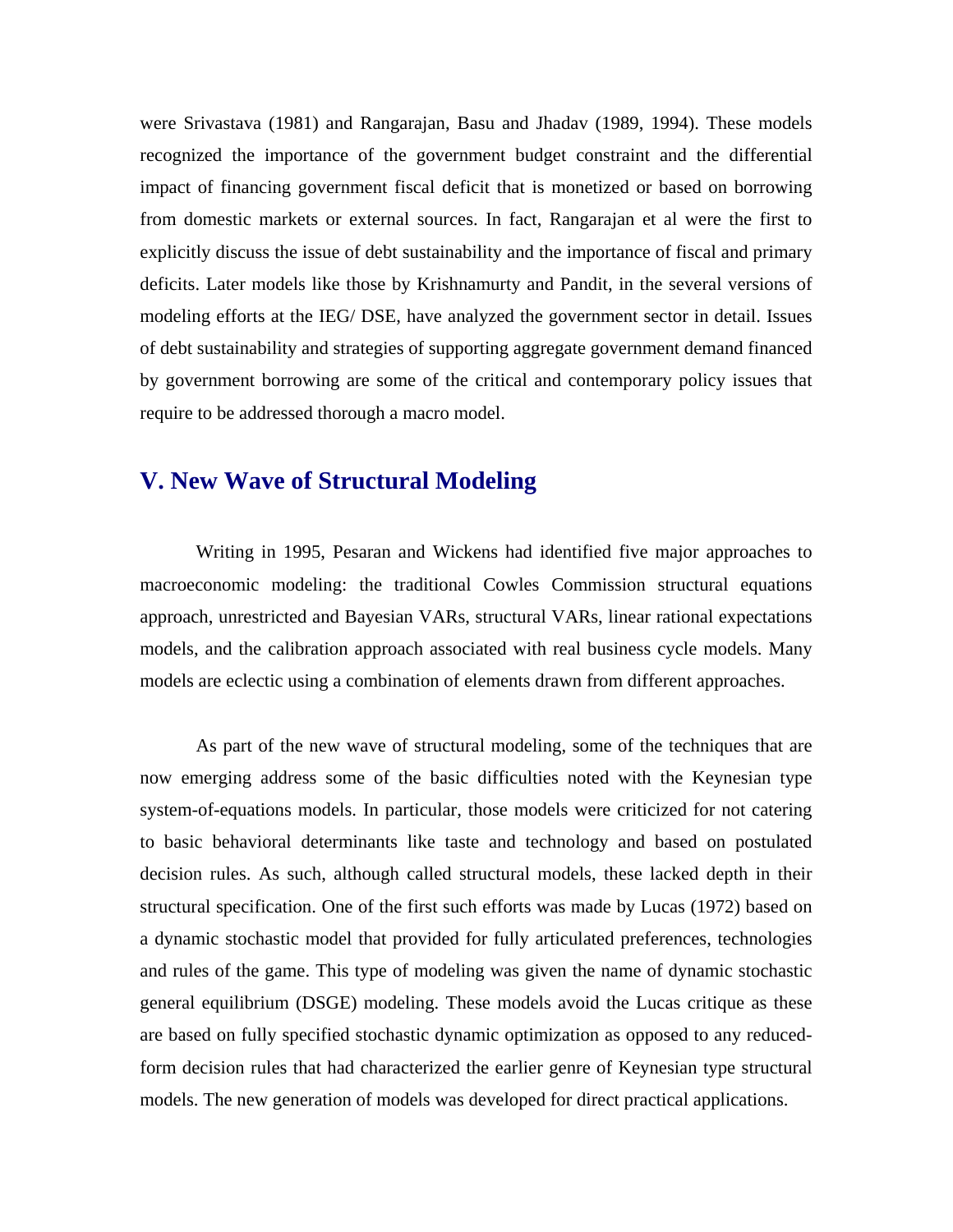One well-known example is that of Kydland and Prescott (1982), which used DSGE modeling to argue that a neo-classical model driven by technology shocks could explain a large fraction of US business cycle fluctuations. These models, also initially called real business cycle models, are combinations of preferences and technologies. In general, in the DSGE models, while preferences are quadratic and yield tractable optimizing decisions, technologies are linear, thereby giving rise to linear-quadratic models. Optimizing behavior such as those of consumers and investors under quadratic preferences yields decision rules that are stochastic and linear functions of other variables. As such the decision rules conform to the VAR type of specifications subject to restrictions that arise from theory. Kydland and Prescott (1982) used non-linear quadratic models so that non-linearity in technologies can be accommodated. Although solving these models is not a straightforward exercise, in most cases these are approximated by vector autoregressions. In estimating the DSGE models, formal estimation is often combined with calibration methods, a good description of which is available in Kydland and Prescott (1996). More recent arguments favor formal estimation of the DSGE models and search for best fitting parameters. Maximum likelihood estimators have been the most preferred estimators. Current work on DSGE modeling aims at accommodating heterogeneity in agents using representative agents and suitable aggregator functions. The analysis has to be developed to a level that it can suitably address the Lucas critique. One characteristic of DSGE models is their parsimony.

 Another important modeling strategy is referred to as 'Structural Cointegrating VAR Approach' (SVAR). This approach also has transparent theoretical foundations in regard to the underlying behavioral relationships. It is based on loglinear VAR model estimated subject to long run relationships based on economic theory. In the presence of unit root in different macro time series, the long-term relationship is derived on the basis of cointegrating relationships among variables, which provide the relevant restrictions on the VAR.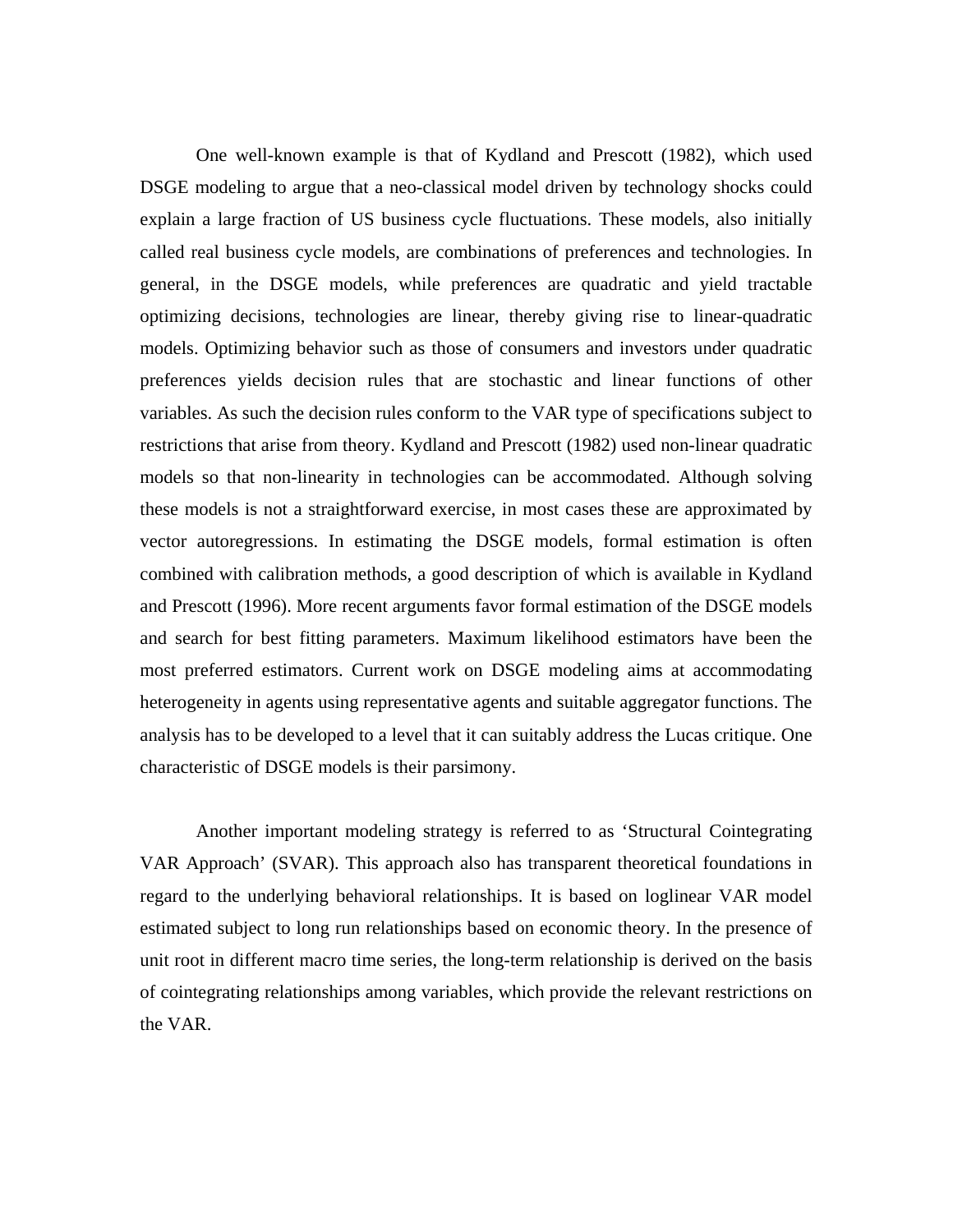Making an assessment of the future of macroeconomic modeling and forecasting, Diebold (1996) writes: "The hallmark of macroeconomic forecasting over the next 20 years will be a marriage of the best of nonstructural and structural approaches, facilitated by advances in numerical and simulation techniques that will help macroeconomics to solve, estimate, simulate, and yes, *forecast* with rich models".

It is clear that while macro modeling has had a rich history in India, considerable new effort is required in the context of the development of new modeling techniques and also focus on modeling that can direct and practical policy applications.

### **References**

Bhaduri, A. (1982), *Existing State of Macroeconometric Modelling in India,* (Mimeo), ESCAP, Bangkok.

Bhattacharya, B.B. (1984), *Public Expenditure, Inflation and Growth: A Macroeconomic Analysis for India,* Oxford University Press, New Delhi.

Bhide, Shashanka and Sanjit Pohit (1993), Forecasting and Policy Analysis, A CGE Model for India, *Margin,* Vol. 25, No.3, April – June.

Chakrabarty, T.K. (1987), Macro Economic Model of the Indian Economy 1962-63 to 1983-84, *Reserve Bank of India Occasional Papers,* Vol. 8 (3).

Chowdhry, N.K. and K. Krishnamurty (1968), *Towards a Post-War Econometric Model of India, W*orking Paper 6811, Institute for Quantitative Analysis of Social and Economic Policy, University of Toronto, Toronto.

Box, G.E.P. and Jenkins, G.M. (1970), Time Series Analysis, Forecasting and Control, San Francisco, Holden-Day.

Bodkin, R.G, L.R. Klein and K. Marwah (ed.) (1991), *A History of Macroeconometric Model Building, Aldershot: Edward Elgar*

Clements, M.P. and D.F.Hendry (1995), Macroeconometric Forecasting and Modeling, The Economic Journal, 105, July, pp. 1001-1013.

Diebold, F.X. (1998), The Past, Present, and Future of Macroeconomic Forecasting, Journal of Economic Perspectives, 12 (2), pp. 175-192.

Engle, R. and G. Granger (1987), "Cointegration and Error-Correction: Representation, Estimation and Testing", *Econometrica,* 55, 251-76.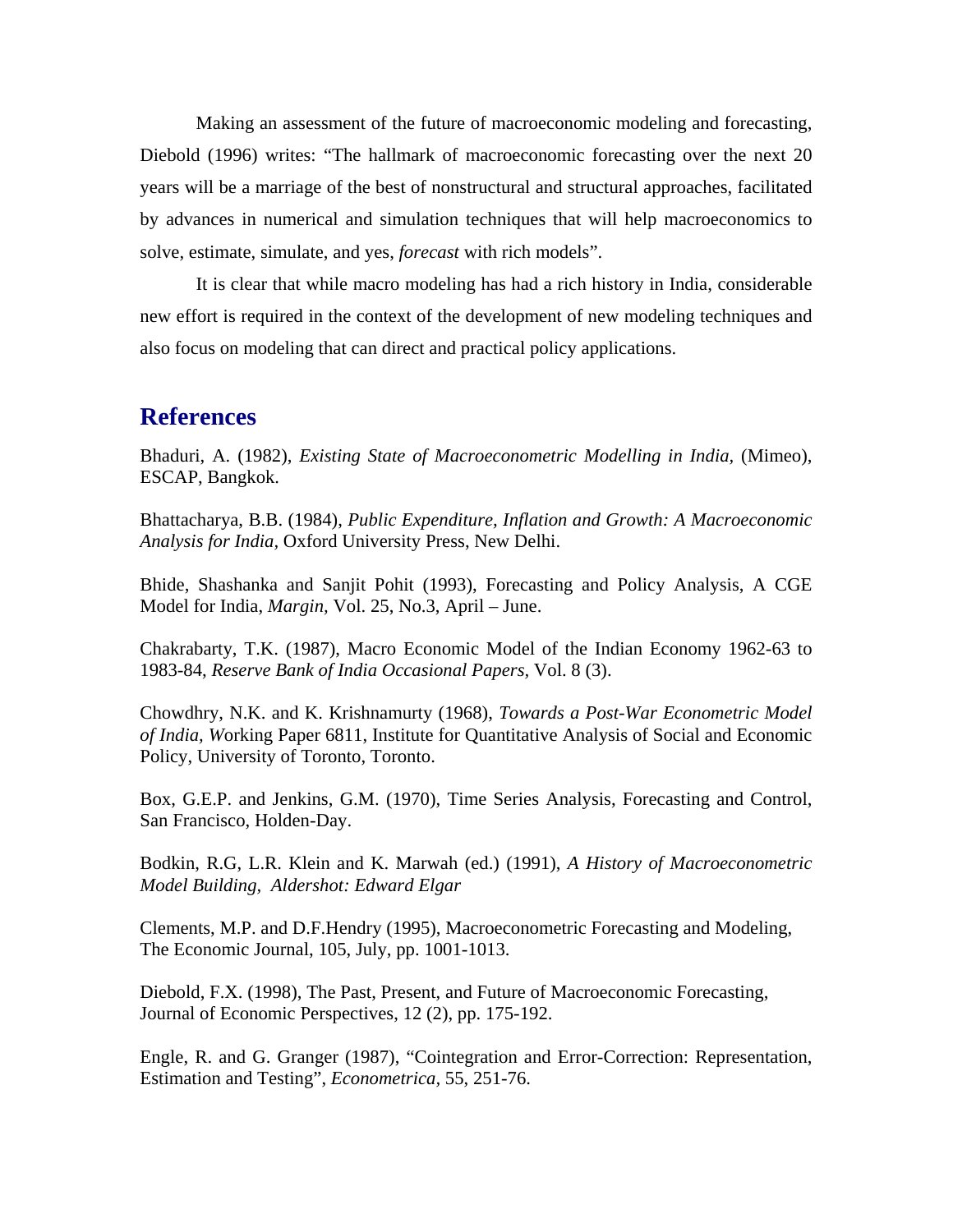Engle, R.F. and Hendry, D.F. (1993), Testing Super Exogeneity and Invariance in Regression Models. *Journal of Econometrics,* vol. 56, pp. 119-139.

Ericsson, N.R. and Irons, J.S. (1994). The Lucas Critique in Practice: Theory without Measurements in *Macroeconometrics: Developments, Tensions and Prospects* (ed. K.D. Hoover). Dordrecht: Kluwer Academic Press (Forthcoming).

Favero, C. and Hendry, D.F. (1992), Testing the Lucas Critique: A Review, *Econometric Reviews,* vol. 11, pp. 265-306.

Fair, R.C. (1984), *Specification, Estimation, and Analysis of Macroeconometric Models,* Cambridge, Mass: Harvard University Press.

Fair, R.C. (1994) *Testing Macroeconometric Models,* London: Harvard University Press.

Hansen, L.P and J.J. Heckman (1996), "The Empirical Foundations of Calibration", *Journal of Economic Perspectives,* 10, 87-104.

Jadhav, Narendra (1990), Monetary Modelling of the Indian Economy: A Survey, *Reserve Bank of India, Occasional Papers,* Vol. 11 (2), June.

Klein, L.R. (1999), Economic Stabilization Policy, Pitfalls of Parsimonious Modeling, Journal of Quantitative Economics, 15(2).

Krishnamurty, K. (1984), Macroeconometric Modelling of the Indian Economy: An Overview, *Indian Economic Review,* Vol. XIX (1), Jan-June, reprinted in K. Krishnamurty and V. Pandit, *Macroeconometric Modelling of the Indian Economy,* Hindustan Publishing Co. 1985.

Krishnamurty, K. And V. Pandit, (1985), *Macroeconometric Modelling of the Indian Economy: Studies in Inflation and Growth,* Hindustan Publishing Co., Delhi.

Kydland, F. and E. Prescott (1982), "Time to Build and Aggregate Fluctuations", *Econometrica,* 50, 1345-70.

Kydland*,* F.E., and E.C. Prescott (1996), "The Computational Experiment: An Econometric Tool", *Journal of Economic Perspectives,* 10, 69-86.

Lucas, R.E. (1976), "Econometric Policy Evaluation: A Critique", *The Phillips Curve and Labour Markets, Carneige Rochester Series on Public Policy,* Volume 1, ed. by K. Brunner and A.H. Meltzer, 19-46.

Mammen, T. (1973), Indian Money Market: An Econometric Study, *International Economic Review.*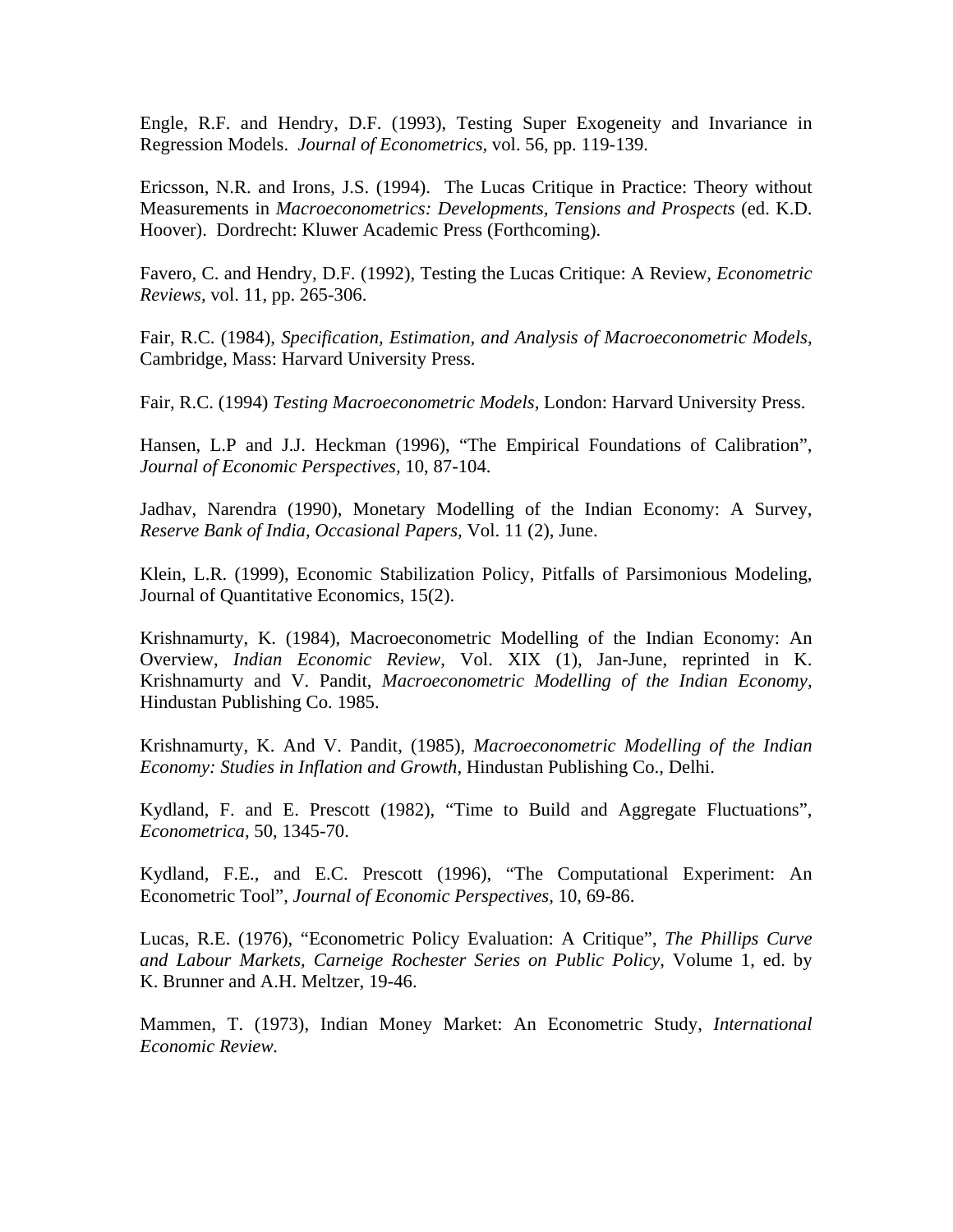Marwah, K. (1963), *An Econometric Model of Price Behaviour in India,* Ph.D. Dissertation (Unpublished), University of Pennsylvania.

Marwah, K. (1972), An Econometric Model of India: Estimating Prices, their Role and Sources of Change, *Indian Economic Review.* 

Murphy, C.W. (1988), "An Overview of the Murphy Model", *Australian Economic Papers,* 27, (Supp.), 175-99.

Nelson, C.R. and C.I. Plosser (1982), "Trends and Random Walks in Macro-Economic Time Series", *Journal of Monetary Economics,* 10, 139-162.

Pandit, V. (1973), Income and the Price Level in India, 1950-51 to 1965-66, *Sankhya,*  Series B.

Pandit, V. (1999), Macroeconometric Modelling for India: A Review of Some Analytical Issues, *Journal of* Quantitative Economics, Special Issue on Policy Modelling*,* Vol. 15, No. 2.

Pani, P.K. (1977), *A Macroeconomic Model of India,* Macmillan, Delhi.

Pani, P.K. (1984), A Macro Model of Indian Economy with Special Reference to Output, Demand and Prices (1969-70 to 1981-82), *Reserve Bank of India, Occasional Papers,* Vol. 5 (2), December.

Rangarajan, C., Anupam Basu and Narendra Jadhav (1989), Dynamics of Interaction between Government Deficit and Domestic, *Reserve Bank of India, Occasional Papers,* Vol. 10 (3), September.

Rangarajan, C. and A.R. Arif (1990), Money, Output and Prices, *Economic and Political Weekly,* Vol. 25, Nov. 6.

Reserve Bank of India (2002), *Report on Currency and Finance,* 2000-01*.* 

Sims, C. (1980), 'Macroeconomics and Reality", *Econometrica,* 48, 1-48.

Sims, C.A. (1996), "Macroeconomics and Methodology", *Journal of Economic Perspectives,* 10, 105-120.

Slutsky, E. (1927), "The Summation of Random Causes as the Source of Cyclic Processes", *Econometrica,* 5, 105-46.

Srivastava, D.K. (1981), Policy Simulation with a Macroeconomic Model of the Indian Economy, *Journal of Policy Modeling,* Elsevier North Holland, Vol.3, No3.